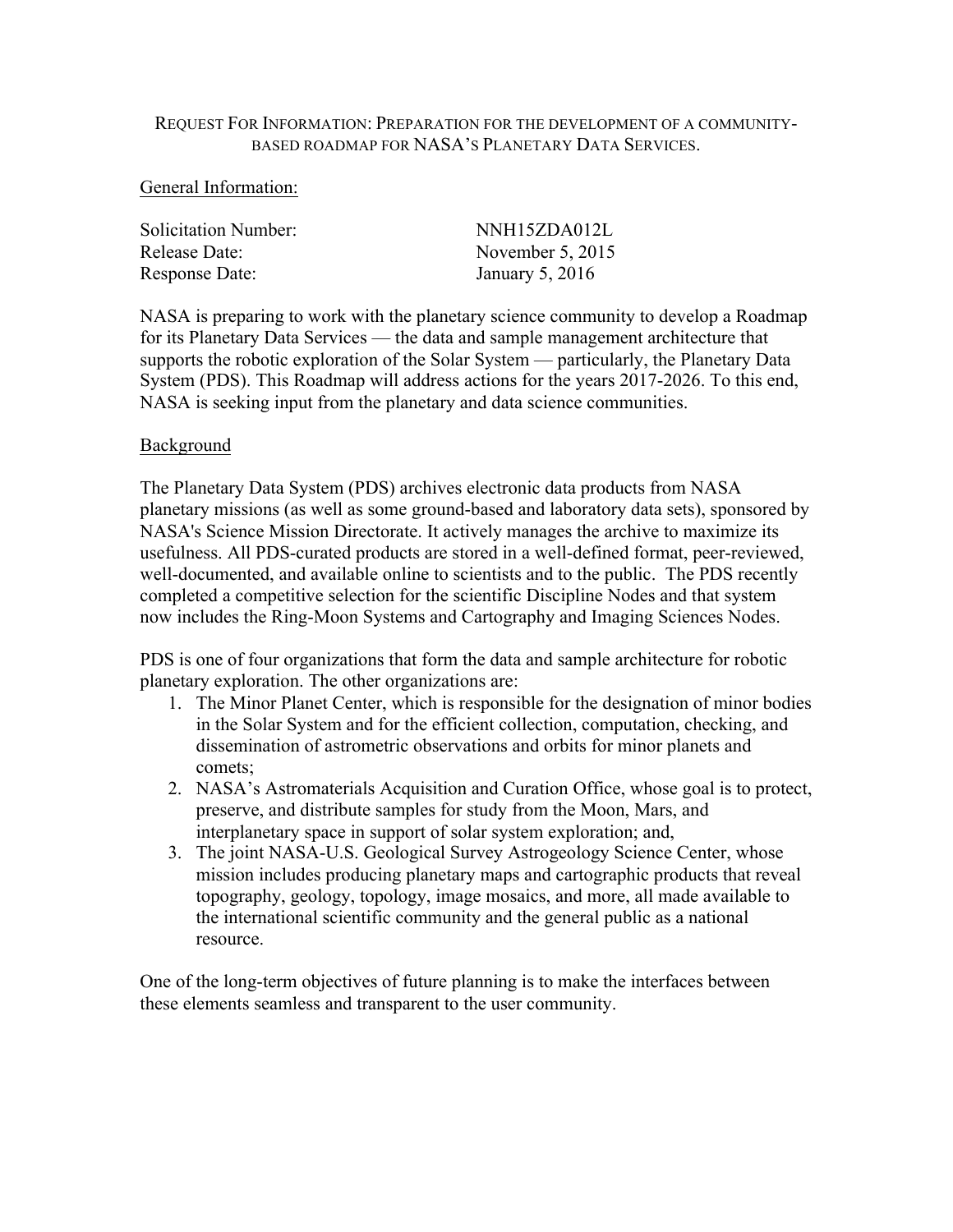# Requested Information

The response to this RFI will be in the form of a PDF document that is uploaded through NASA's NSPIRES system (see instructions below). Each response shall not exceed five pages in length and shall address a single topic identified by the respondent. The topic addressed should be relevant to the Planetary Data System or its potential integration with the Minor Planets Center, the Astromaterials Acquisition and Curation Office, or the Astrogeology Science Center. There is no limit on the number of responses that an individual or institution may submit.

NASA especially seeks input from the planetary and data science communities on the following topics:

- 1. What tools, resources, workflows, tutorials, and interfaces will future users expect or require?
- 2. How can the interaction between the PDS and data providers (missions and individual researchers) be improved in order to make the archiving process seamless and less costly (to both data providers and the PDS)?
- 3. How can the interaction between the PDS and data providers be improved to move data from the provider to the public as rapidly as possible?
- 4. What role should the PDS play, relative to other archiving alternatives (including scientific journals), in providing the public access to the data that is the product of NASA's funded research and the basis of published scientific studies?
- 5. What is the highest priority need for integration between PDS data products and either cartographic products, sample material, or data from the Minor Planets Center (or all of them)?
- 6. What role should the PDS play in encouraging the development of higher-order data products and ensuring archive quality is quickly achieved?
- 7. Are there identifiable improvements to the current search capabilities of the PDS that would allow researchers improved access to data products and metadata?

The response must contain the following information:

- Name of submitter and contact information (institutional affiliation, E-mail address);
- A clear and concise statement of the topic addressed;
- An articulate and compelling rationale for why the chosen topic would be significant to a wide range of planetary scientists;
- Suggested improvements or changes relevant to the topic;
- A discussion of the impact of not making the suggested improvements or changes; and,
- A discussion of the potential impacts of the suggested improvements or changes.

It is emphasized that this RFI is for planning and information purposes only and is not to be construed as a commitment by the Government to enter into a contractual agreement, nor will the Government pay for information solicited.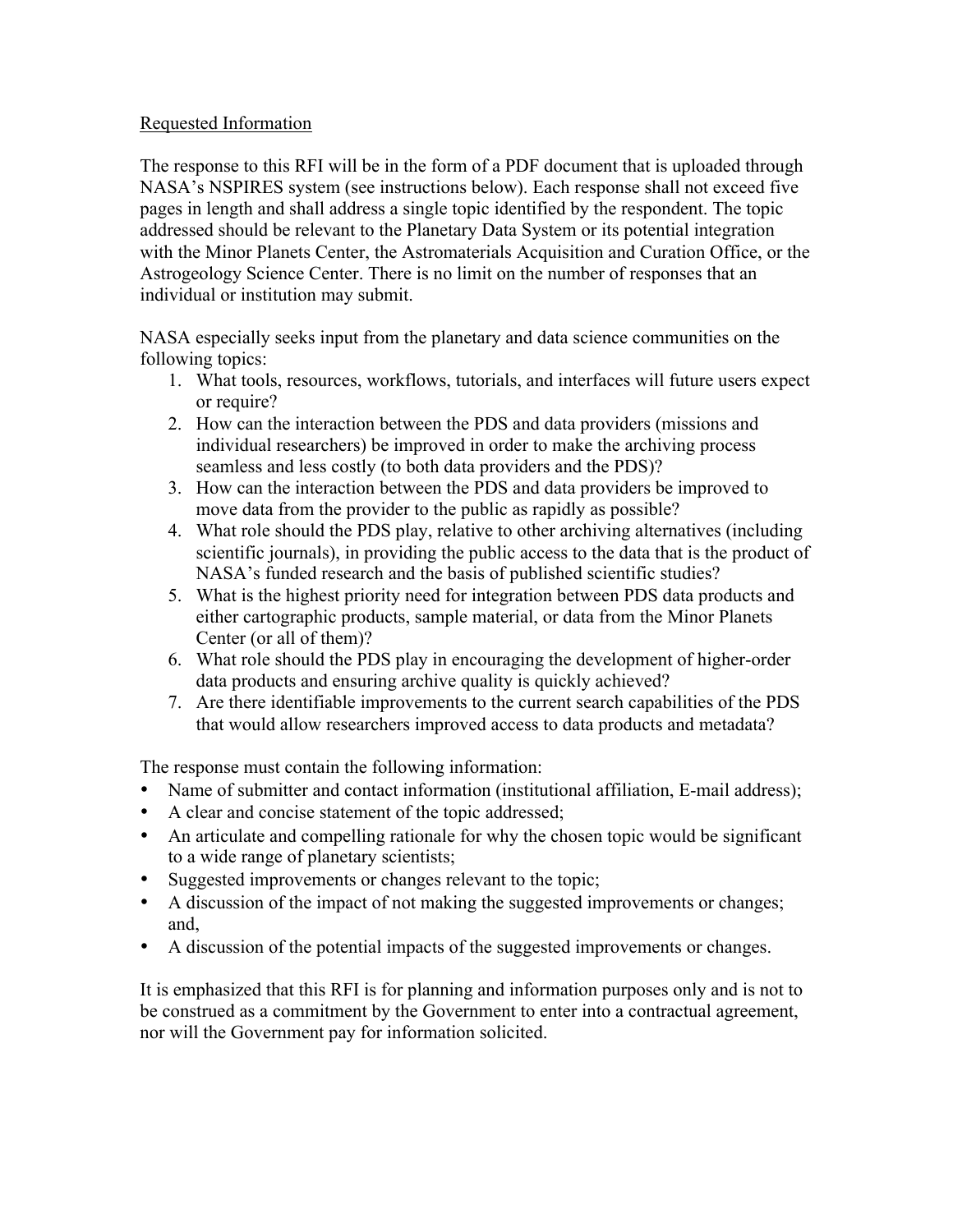# Instructions

All responses to this RFI must be submitted in electronic form via NSPIRES, the NASA online announcement data management system, located at http://nspires.nasaprs.com/. For this RFI, a response submission will take the form of a Notice of Intent (NOI) within the NSPIRES online announcement data management system. The RFI response itself will be a PDF-formatted document that is attached (uploaded) to the NSPIRES system.

You must be registered with NSPIRES to submit a RFI response. See registration instructions at http://nspires.nasaprs.com (select "Getting an account"). Neither institution registration nor an institution affiliation is required to respond to this RFI.

- 1. Log into your account at http://nspires.nasaprs.com/.
- 2. Select "Proposals/NOIs" from your account page.
- 3. Select "Create NOI" from your proposals page.
- 4. Click "Continue" on the next page.
- 5. Select "Request for Information: NNH15ZDA012L (Preparation for the development of a community-based roadmap for the Planetary Data System and associated organizations.)" from the bulleted list of announcements.
- 6. Click "Continue".
- 7. Enter RFI response title ("NOI title" field will be shown).
- 8. Select "do not link at this time" for submitting organization page.
- 9. Click "Save" on next page.
- 10. It is not necessary to complete any of the "NOI Details"; all requested information should be included in the attached PDF document. Information which is entered into "NOI Details" but not included in the attached PDF document will not be considered.
- 11. Prepare your RFI response offline and save as a PDF document (note NSPIRES instructions on PDF formats). The response document must include the respondent's name, institution, and E-mail address so the file is self-contained. File names format should be "PI Last Name - First Name – Number - RFI". "Number" will be used to distinguish multiple responses from the same PI. Each response should not exceed five pages in length.
- 12. To attach (upload) your PDF document:
	- a. Click "add" under NOI attachments section;
	- b. Select "Proposal Document" from the drop down list;
	- c. Browse to attach your PDF file;
	- d. Select "Upload";
	- e. Click "OK";
	- f. Your RFI document has been uploaded to NSPIRES.
- 13. Click "Submit NOI" button. NOTE that this does not complete the submission process.
- 14. Ignore any warnings about incomplete NOI elements. Ensure that your NOI document is attached and click "Continue".